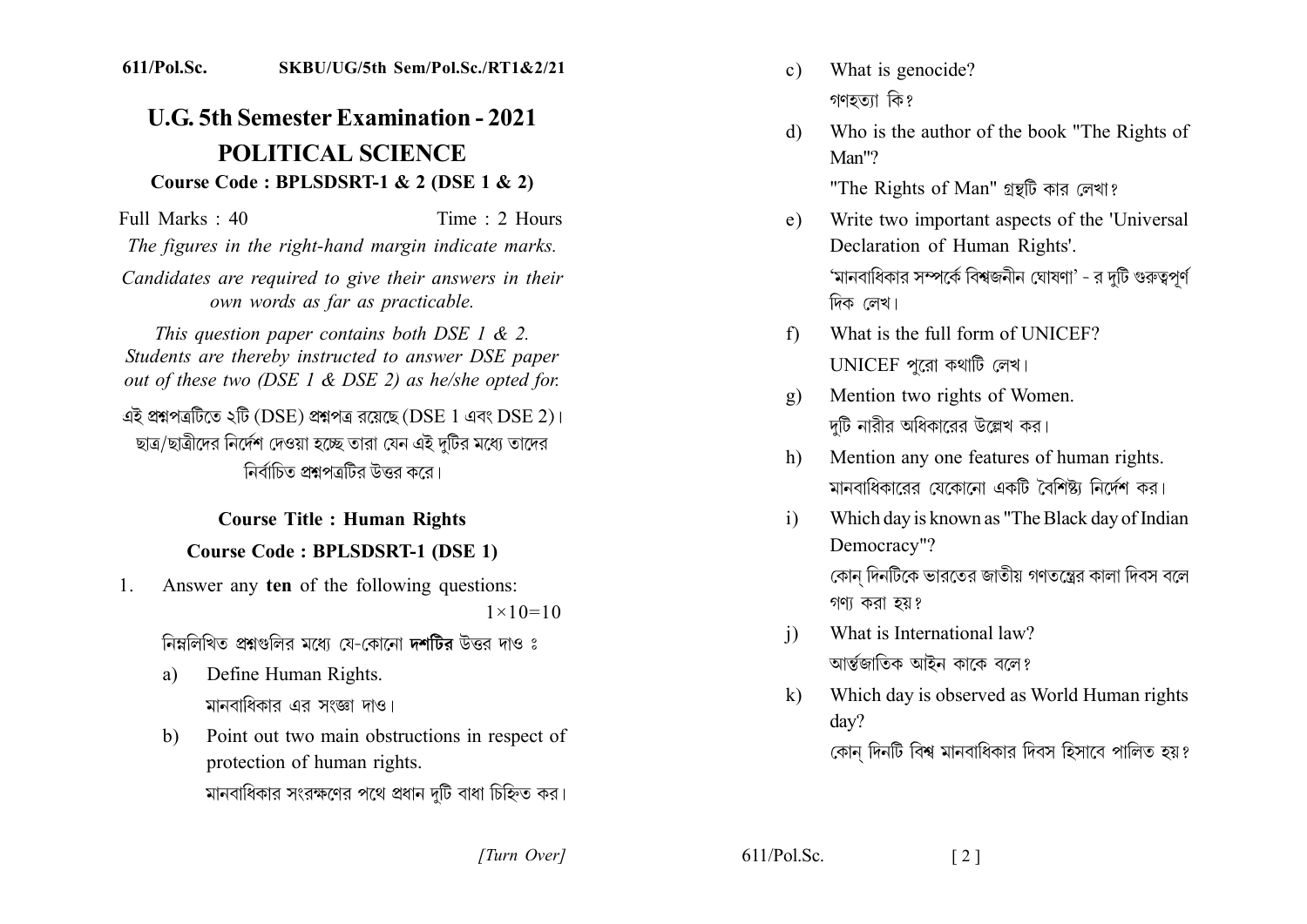- $\left| \right|$ Write name of any two NGOs regarding human rights protection. মানবাধিকার রক্ষার ক্ষেত্রে যেকোনো দুটি এনজিওর নাম লেখ।
- m) What is Gender Discrimination? লিঙ্গ বৈষমা কাকে বলে?
- What is meant by women violation?  $n)$ নাবী নিৰ্যাতন বলতে কী বোঝায়?
- When was the office of high commissioner of  $\Omega$ ) Human Rights established? মানবাধিকার হাইকমিশনারের পদটি কবে প্রতিষ্ঠিত হয়েছিল?
- Answer any five of the following questions in brief:  $2_{-}$  $2 \times 5 = 10$

নিম্নলিখিত প্রশ্নগুলির মধ্যে যে-কোনো পাঁচটির সংক্ষেপে উত্তর দাওঃ

- Mention two policies for protecting human a) rights. মানবাধিকার সংরক্ষণের দটি উপায় উল্লেখ কর।
- What are the main issues of global human b) rights?

বিশ্ব মানবাধিকারের মখ্য বিষয়গুলি কী কী?

 $\begin{array}{c} 31 \end{array}$ 

Mention the role of mass media for the  $c)$ protection of human rights. মানবাধিকার রক্ষায় গণমাধ্যমের ভূমিকা লেখ।

- Point out two difference between fundamental d) rights and human rights. মৌলিক অধিকার ও মানবাধিকারের দটি পার্থক্য লেখ।
- Mention any two laws regarding the protect  $e)$ Indian womens right. ভারতীয় নারীদের অধিকার রক্ষায় যে-কোনো দুটি আইনের উল্লেখ করো।
- What is humanitarian intervention?  $f$ মানবিক হস্তক্ষেপ কী?
- Mention any two laws which protect Indian  $\mathbf{g}$ ) Childrens' right. ভারতীয় শিশুদের অধিকার রক্ষায় যে-কোনো দুটি আইনের উল্লেখ কর।
- What is the differences between National law  $h$ ) and International law? রাষ্টীয় আইন ও আর্ন্তজাতিক আইনের পার্থকা লেখ।
- $\mathcal{L}$ Answer any two of the following questions:  $5 \times 2 = 10$

নিম্নলিখিত প্রশ্নগুলির মধ্যে যে-কোনো দটির উত্তর দাও ঃ

Briefly discuss the nature of violence against a) children in contemporary time. সাম্প্রতিক সময়ে শিশুদের বিরুদ্ধে হিংস্রতার ঘটনাগুলির প্রকৃতি সংক্ষেপে আলোচনা কর।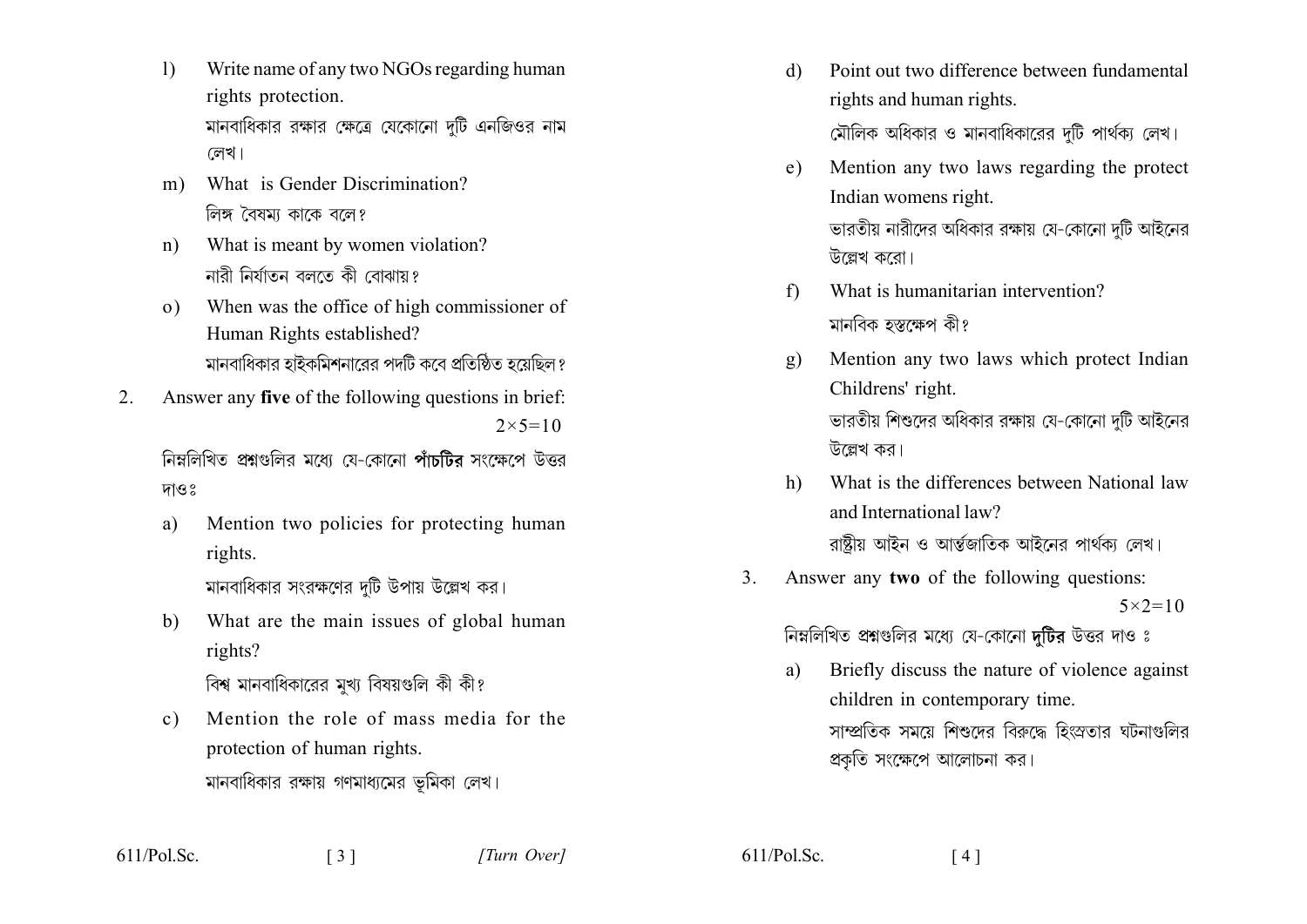- $\mathbf{b}$ What are the ways by which women can be empowered? কি কি উপায়ে নারীদের ক্ষমতায়ন করা যেতে পারে?
- Write a short note on humanitarian intervention  $c)$ মানবিক হস্তক্ষেপের উপর একটি সংক্ষিপ্ত টীকা লেখ।
- Answer any one of the following questions:  $\overline{4}$  $10 \times 1 = 10$

নিম্নলিখিত প্রশ্নগুলির মধ্যে যে-কোনো একটির উত্তর দাও ঃ

- Discuss the nature and scope of human rights. a) মানবাধিকারের প্রকৃতি ও পরিধি সম্পর্কে আলোচনা করো।
- Write a short note on Universal Declaration  $h)$ সার্বজনীন মানবাধিকার ঘোষণাপত্রের উপর একটি সংক্ষিপ্ত টীকা লেখ।
- Discuss the theory of natural rights relating to  $c)$ Human Rights.

মানবাধিকার সম্পর্কিত স্বাভাবিক অধিকারের তত্তটি আলোচনা কর।

**Course Title : Indian Foreign Policy-I Course Code: BPLSDSRT-2 (DSE 2)** 

Answer any ten of the following questions:  $\mathbf{1}$ .  $1 \times 10 = 10$ 

নিম্নলিখিত প্রশ্নগুলির মধ্যে যে-কোনো দশটির উত্তর দাও ঃ

Mention any two countries which has a) participated in the Bandung conference of 1955.

> ১৯৫৫ সালে আয়োজিত বান্ডুং সম্মেলনে অংশগ্ৰহণকারী দুটি দেশের নাম লেখো।

- Who wrote "Imperatives of Non-Alignment"?  $h$ ) "Imperatives of Non-Alignment" শীৰ্ষক গ্ৰন্থটি কার রচনা?
- When was Indian Ocean Rim Initiative  $c)$ formed?

Indian Ocean Rim Initiative কৰে গঠন কৰা হয়েছিল ?

- What is the full form of IAEA?  $\mathcal{A}$  $IAEA$ -এর পুরো নাম কি?
- Who authored the book 'Clash of Civilization  $e)$ and Remaking of World Order'?

'Clash of Civilization and Remaking of World Order' গ্রন্থটির রচয়িতা কে?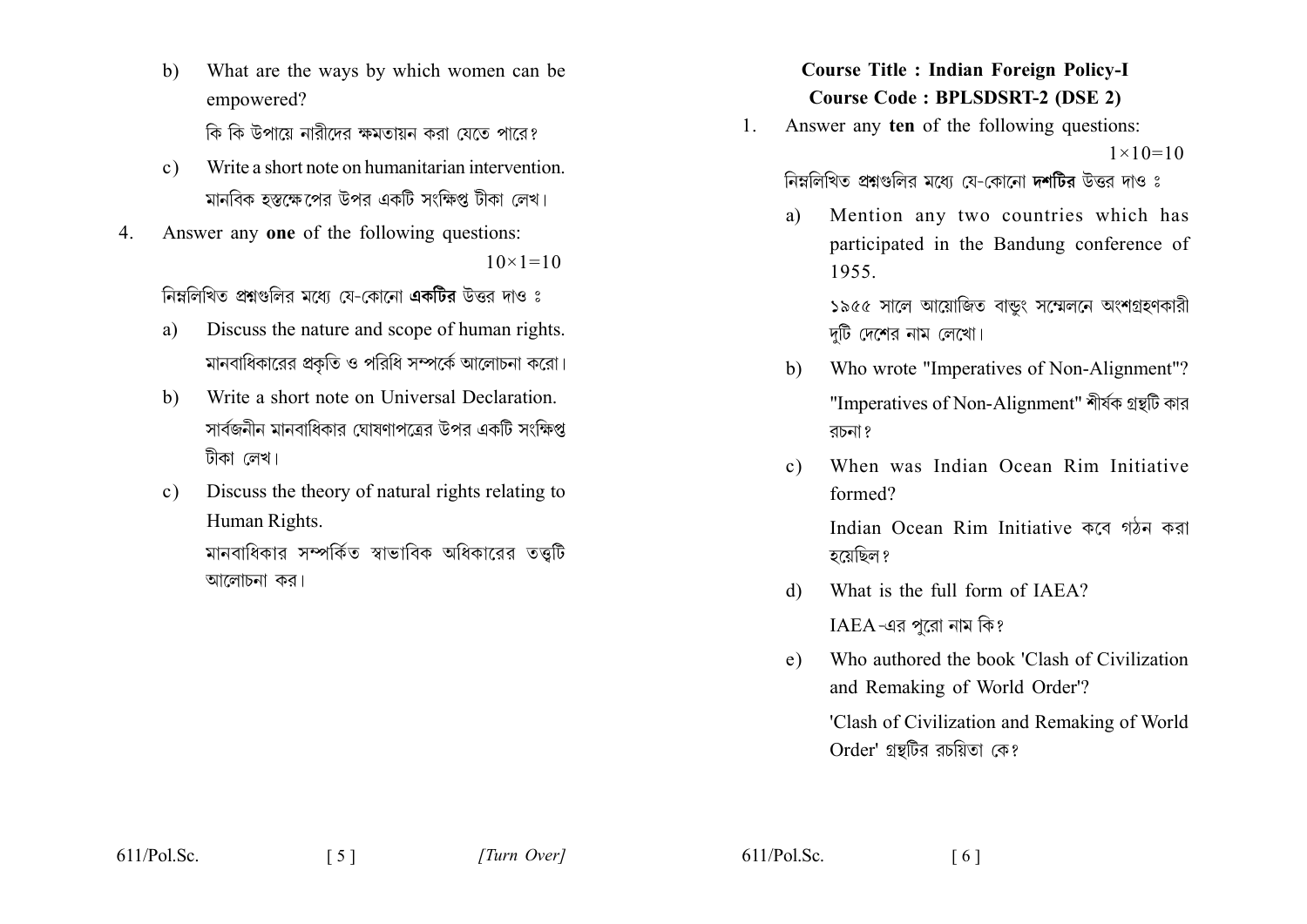$f$ Who launched "Look East Policy" in India and when?

'' পবে দেখো নীতি'' ভারতে কে এবং কবে গ্রহণ করেছিল ?

- What is SCO? g)  $SCO$  কি?
- Mention one purpose behind the formation  $h$ ) of SAARC in  $1985$

১৯৮৫ সালে  $\mathrm{SAARC}$  গঠন করার একটি উদ্দেশ্য উল্লেখ করো।

- $\mathbf{i}$ Define 'Soft Power' 'কোমল শক্তি/ক্ষমতা' কে সংজ্ঞায়িত কর।
- State any one principle of the 'Panchsheel  $\mathbf{i}$ Agreement'. 'পঞ্চশীল চক্তির' যেকোনো একটি নীতি লেখো।
- Which Indian Prime Minister adopted the  $\mathbf{k}$ 'Extended Neighbourhood Policy'? ভারতের কোন প্রধানমন্ত্রী 'Extended Neighbourhood  $Policy'$  গ্রহণ করেছিলেন?
- $\left| \right\rangle$ What do you mean by 'Multipolar World'? 'বহুমেৰু বিশ্ব' বলতে কি বোঝো?
- 'CTBT' was in force in which year?  $m$ ) 'CTBT' চক্তি কবে কার্যকর হয়েছিল?

 $\begin{bmatrix} 7 \end{bmatrix}$ 

- When was Indo-Soviet Treaty of Friendship  $n)$ and Co-operation" signed? Indo-Soviet Treaty of Friendship and Co-
- o) What is 'Belt and Road Initiative' policy? 'Belt and Road Initiative' নীতিটি কি?

operation" কবে স্বাক্ষরিত হয়?

2. Answer any five of the following questions in brief:  $2 \times 5 = 10$ 

নিম্নলিখিত প্রশ্নগুলির মধ্যে যে-কোনো পাঁচটির সংক্ষিপ্ত উত্তর দাওঃ

- What do you mean by 'Economic a) Globalization'? 'অৰ্থনৈতিক বিশ্বায়ন' বলতে কি বোঝ?
- What are the core elements of India's Soft  $h$ ) Power?

ভারতের 'কোমল ক্ষমতার' উপাদানগুলি কি ?

- Mention two features of Indian Foreign Policy  $c)$ in the Post Cold war years. ঠাণ্ডা যুদ্ধোত্তর ভারতের পররাষ্ট্রনীতির দটি বৈশিষ্ট্য উল্লেখ কর।
- Mention two important causes of conflict  $\mathcal{A}$ between India and China in establishing good relations.

ভারত-চীন সম্পর্কের প্রধান সমস্যাগুলি উল্লেখ করো।